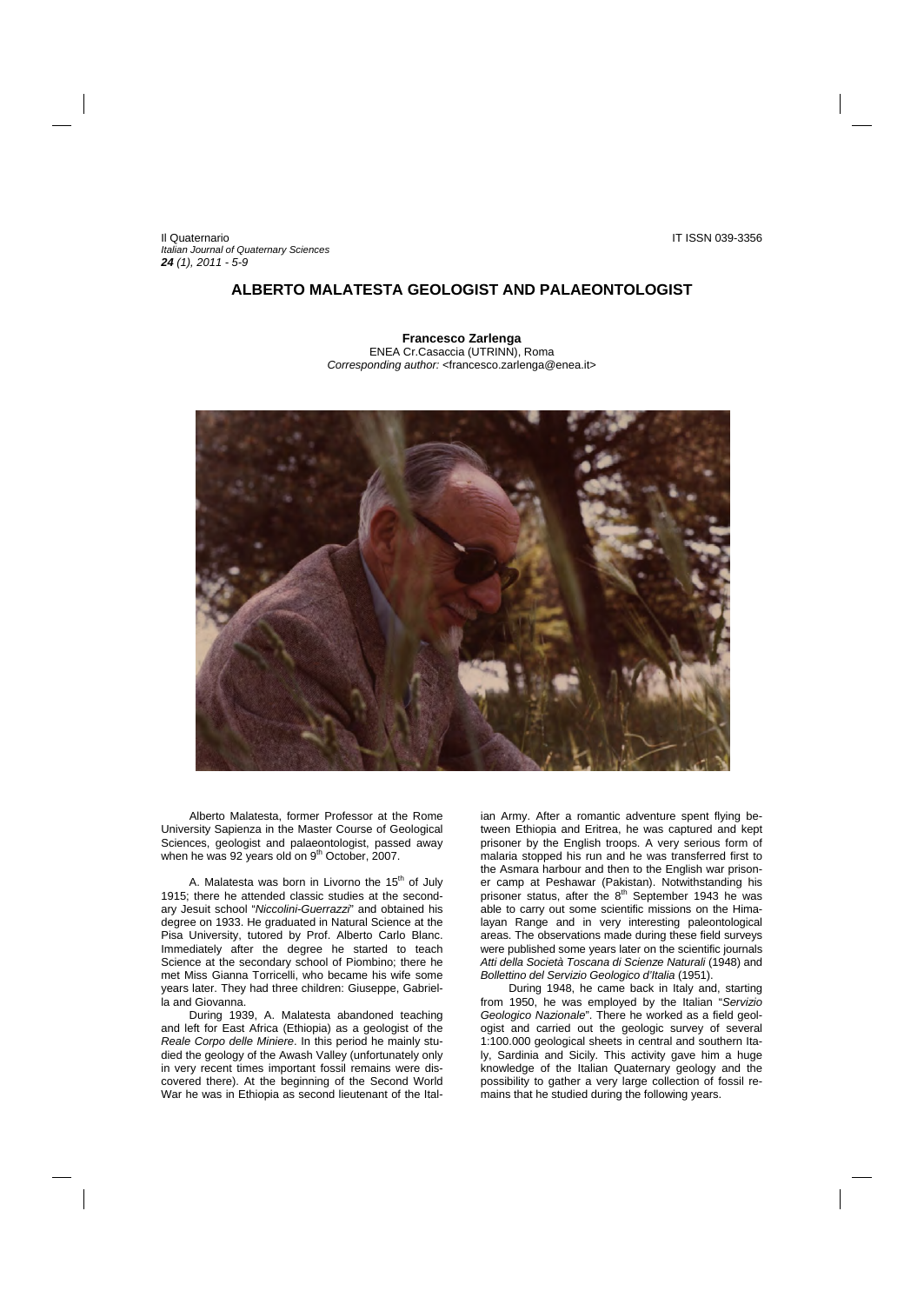A. Malatesta attained the "*Libera Docenza*" in Palaeontology in 1959 and he became Associate Professor of Palaeontology in 1981. He taught "Palaeontology" at the Messina University (1960-1962) and at the Sapienza Università di Roma (1962-1973). At the Sapienza Università di Roma he gave also the courses "Quaternary Geology and Palaeontology" (1973-1975 and 1981-1985) and "Vertebrate Palaeontology" (1975- 1981). During this period he headed several paleontological expeditions in Crete, Sicily and Sardinia caves.

He retired on November 1985 when he was 70 years old, but he did not stop his research activity as testified by several scientific publications dated up to 1994.

 A. Malatesta has been author or co-author of 104 scientific papers dealing with Pliocene and Quaternary geology and geomorphology, invertebrate (molluscs) and vertebrate (insular quaternary mammals) palaeontology and palaeoethnology. In his book on Quaternary geology and palaeontology, he synthesized the general scientific approach to the study of Quaternary problems on the base of his own field experiences and his huge global geo-paleontological culture.

Among the most important results deriving form the scientific activity of A. Malatesta it is possible to mention his synthesis of the Quaternary geology of the Roma surroundings (1978, 1980) and his many contributes to the knowledge of the Italian Plio-Quaternary paleontology.

Born first as a geologist, his biological and paleontological preparation, gained at the Pisa University when he was a student, lead him to solve some problems met during the geological surveys with the aid of taxonomical and palaeoenvironmental studies on mollusc and vertebrate remains. He studied fossil molluscs collected in the Quaternary of Sicily, in the Pliocene of Umbria and in the Paleocene of Mozambique, writing important monographies (among which the "*Malacofauna di Grammichele*", 1960, 1963 and the "*Malacofauna Pliocenica Umbra*", 1974). Such monographies are benchmarks for the Italian, and in some cases, for the worldwide mollusc palaeontology. Studying molluscs he erected 1 new genus, 1 new subgenus, 22 new species and 3 new subspecies.

At the same time, the recovery of dwarf cervids during his geological surveys in Sardinia aroused his interest on the phenomena of "nanism" and "gigantism" of insular mammalian taxa and induced him to organize several paleontological expeditions in Sardinia, Sicily and Crete. These experiences lead him to propose a new model for the mammal population of insular districts and the consequent endemism (1980). He erected 1 new genus, 1 new subgenus and 3 new species of mammals. Under his guide, a Roman School on vertebrate palaeontology was born and several researchers at the Sapienza Università di Roma and at Roma Tre University still carry on his heritage today.

## **LIST OF PUBLICATIONS**

- MALATESTA A. (1939) *Sul rinvenimento di alcuni nuovi esemplari fossili di Arbacia*. Boll. Soc. Geol. It., **58**, pp. 1-5.
- BACCI A., MALATESTA A., TONGIORGI E. (1939) *Di una formazione glaciale rissiana riscontrata a Livorno*

*nei sedimenti della fase costruttiva del ciclo tirreniano.* Atti Soc. Tosc. Sci. Nat. Proc. Verb., **48**, pp. 74-85.

- MALATESTA A. (1940) *Ricerche di preistoria nella Provincia di Livorno.* Boll. Stor. Liv., **4**, pp. 1-15.
- MALATESTA A. (1940) *L'industria musteriana di Livorno.* Atti 28ma Riun. Soc. It. Sci. Nat., **4**, pp. 367-370.
- CECIONI G. & MALATESTA A. (1940) *Le valli del Torrente Chioma e del Rio Popogna nei Monti Livornesi*. Natura, **31**, pp. 62-69.
- MALATESTA A. (1942) *Le formazioni pleistoceniche del livornese.* Atti Soc. Tosc. Sci. Nat., Mem., **51**, pp. 145-206.
- MALATESTA A. (1948) *Formazioni eoceniche del Distretto di Kangra (Punjab-India)*. Atti Soc. Tosc. Sc. Nat., Mem., **51**, pp. 145-206.
- MALATESTA A. (1950) *Sulla Grotta Reale a Porto Azzurro (Elba)*. Riv. Sc. Preist., **5**, pp. 90-94.
- MALATESTA A. (1951) *Considerazioni sugli Ochtonidae fossili e viventi.* Boll. Serv. Geol. d'It., **71**, pp. 121- 146.
- MALATESTA A. (1951) *Ricerche preistoriche nella Valle della Lima (Lucca).* Riv. Sc. Preist., **6**, pp. 79-83.
- MALATESTA A. (1951) *Osservazioni sull'estensione dei ghiacciai quaternari nella Valle di Kangra (Himalaya esterna)*. Boll. Serv. Geol. d'It., **73**, pp. 63-75.
- MALATESTA A. (1952) *Il Calabriano fra Castiglioncello e Rosignano.* Boll. Serv. Geol. d'It., **73**, pp. 171-184.
- MALATESTA A. & MARTELLI G. (1953) *Sull'origine e sull'età della porfirite di Calbona (Alghero).* Boll. Serv. Geol. d'It., **74**, pp. 445-456.
- MALATESTA A. (1953) *Alcuni risultati della Campagna geologica (1953).* Boll. Serv. Geol. d'It., **75**, pp. 724-729.
- MALATESTA A. (1953) *Note di stratigrafia quaternaria. In: Risultati del Rilev. F° 192, Alghero, Sardegna*. Boll. Serv. Geol. d'It., **75**, pp. 371-395.
- MALATESTA A. & TORRENTE A. (1953) *Pliocene e Pleistocene a Caltagirone.* Boll. Serv. Geol. d'It., **75**, pp. 399-411.
- MALATESTA A. (1954) *Fossili delle spiagge tirreniane.* In: Risultati del Rilev. F° 192, Alghero, Sardegna. Boll. Serv. Geol. d'It., **76**, pp. 9-17.
- MALATESTA A. (1954) *Il cosiddetto Campanile della necropoli nuragica di S.Andrea Priu (Bonorva).* Riv. Sci. Preist., **9**, pp. 105-113.
- MALATESTA A. (1954) *Primo dente di elefante fossile rinvenuto in Sardegna.* Quaternaria, **1**, pp. 97-103.
- MALATESTA A. & SETTEPASSI F. (1954) *Fossili delle formazioni continentali quaternarie*. Boll. Serv. Geol. d'It., **76**, pp. 33-39.
- LIPPARINI T., MALATESTA A.,NICOSIA M.L. & VALDINUCCI A. (1955) - *Pliocene e Quaternario del Capo Milazzo in Sicilia.* Boll. Serv. Geol. d'It., **77**, pp. 1-26.
- MALATESTA A. & SEGRE A.G. (1955) *Note illustrative della Carta Geologica d'Italia. F.111, Livorno, scala 1:100.000.* Min. dell'Industria e del Comm. Servizio Geologico.
- MALATESTA A. (1955) *Faune a* Cyprina islandica *tra Piazza Armerina e Mazzarino.* Boll. Serv. Geol. d'It., **77**, pp. 447-454.
- MALATESTA A. (1955) *Contributi alla conoscenza delle faune neogeniche e quaternarie della Siclia. IV:*  "Dentilucina doderleini" *D.St. nel Pliocene inferiore della Sicilia.* Boll. Serv. Geol. d'It., **77**, pp. 455-460.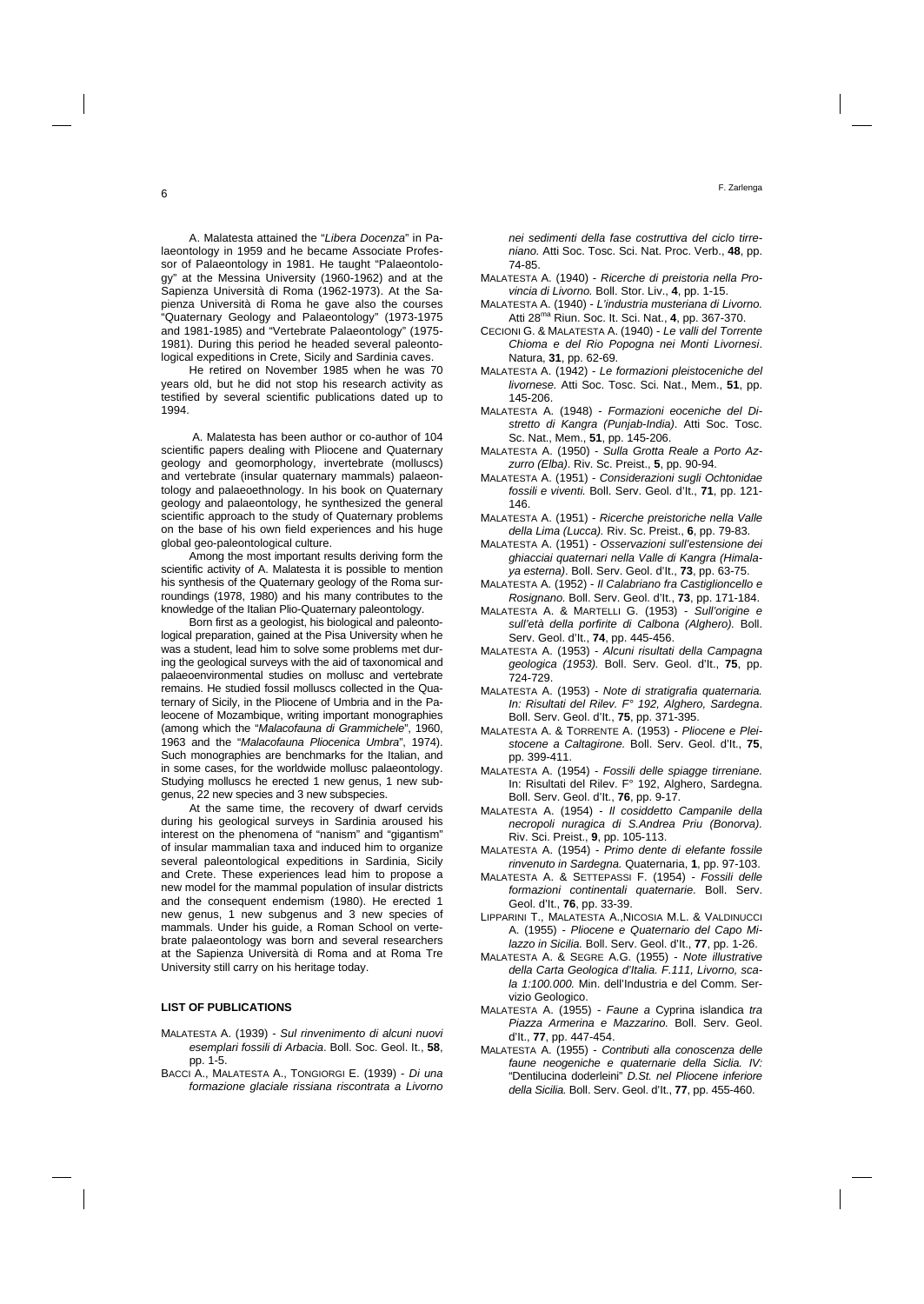- MALATESTA A. (1955) *Risultati preliminari del rilevamento in Sicilia e nelle Isole Egadi*. Boll. Serv. Geol. d'It., **76**, pp. 517-521.
- MALATESTA A. & Nicosia M.L. (1955) *I fossili del Pliocene e del Pleistocene di Agrigento della collezione Lomi.* Boll. Serv. Geol. d'It., **77**, pp. 173-180.
- MALATESTA A. (1956) *Conchiglie*. Il Mediterraneo, **1** (3), p. 2.
- MALATESTA A. & MOTTA S. (1956) *Notizie preliminari di geologia messinese.* Boll. Serv. Geol. d'It., **78**, pp. 463-466.
- MALATESTA A. & SEGRE A.G. (1956) *Considerazioni paleontologiche e sistematiche sulla* Turris (Fusiturris) undatiruga *Biv.* Atti Soc. Tosc. Sci. Nat., **63**, pp. 12-32.
- JACOBACCI A., MALATESTA A. & MARTELLI (1956) *Prime notizie sul nuovo rilevamento geologico dei Monti Peloritani.* Boll. Serv. Geol. d'It., **78**, pp. 447-454.
- MALATESTA A. (1957) *Terreni, faune ed industrie quaternarie nell'Arcipelago delle Egadi.* Quaternaria, **4**, pp. 165-190.
- MALATESTA A. (1957) *On* Thais (Polytropa) lapillus (Linnè) *in the Pleistocene of Sicily.* Journ. Palaeont. Soc. India, DN Wadia Jub. Numb., **2**, pp. 113- 118.
- MALATESTA A & PANNUTI S. (1957) *Giacimento preistorico di superficie presso Acilia.* Bull. Paletn. Ital., N.S., **66**, pp. 269-275.
- MALATESTA A. (1958) *Cenni sui risultati delle campagne geologiche effettuate durante l'anno 1956. (Sicilia: Patti- Appennino meridionale: Benevento)*. Boll. Serv. Geol. d'It., **79**, pp. 475-477.
- MALATESTA A. (1958) *Osservazioni sul Pliocene ed il Pleistocene della costa settentrionale della Sicilia tra gualtieri Sicaminò e Gioiosa Marea.* Boll. Serv. Geol. d'It., **79**, pp. 291-326.
- MALATESTA A. (1959) *Notizie preliminari su una fauna del Pleistocene siciliano.* Boll. Serv. Geol. d'It., **80**, pp. 77-81.
- MALATESTA A. (1959) *Note di geologia e morfologia sulla Valle caudina e sulla Valle del F. Calore.* Boll. Serv. Geol. d'It., **80**, pp. 255-260.
- MALATESTA A. (1959) *Di un livello fossilifero attraversato dalla galleria di Bomba nella Valle del Sangro.* Boll. Serv. Geol. d'It., **80**, pp. 261-273.
- MALATESTA A. (1960) *Malacofauna Pleistocenica di Grammichele (Sicilia).* Mem.per Servire alla Descrizione della Carta Geologica d'Italia, **12**, pp. 1- 196
- MALATESTA A. & MOTTA S. (1961) *I terreni del Pleistocene. In: "Piano di studio sullo stretto di Messina per il collegamento della Sicilia con la Calabria"*. Regione Siciliana, **1**, pp. 1-66.
- JACOBACCI A., MALATESTA A. & MOTTA S. (1961) *Piano di studi nello Stretto di Messina per il collegamento della Sicilia con la Calabria. I.* Ricerche geologiche. pp. 1-66.
- MALATESTA A. (1962) *Mediterranean Polyplacophora Cenozic and recent.* Geol. Rom., **1**, pp. 145-171.
- MALATESTA A. (1962) *Il cane selvaggio del Pleistocene della Sardegna.* Geol. Rom., **1**, pp. 173-189.
- MALATESTA A. (1963) *Malacofauna Pleistocenica di Grammichele (Sicilia). Pt. II, Scaphopoda e Bivalvia.* Mem.per Servire alla descrizione della Carta Geologica d'Italia, **12**, pp. 197-392.
- MALATESTA A. (1964) *Trias fossilifero a Marettimo nelle Isole Egadi.* Atti Soc. Tosc.Sc.Nat., 71, 1-15.
- MALATESTA A. (1964) *Fossili eocenici del territorio di Briga e Tenda nelle Alpi Marittime.* Geol. Rom., **3**, pp. 65-92.
- MALATESTA A. (1964) *Über einige pleistozane Susswassermollusken aus Mittel-Italien*. L. Arch. Moll., **93**, pp. 151-162.
- JACOBACCI A., MALATESTA A., MARTELLI G., STAMPANONI G. (1967) - *Note illustrative della. Carta Geologica d'Italia alla scala 1:100.000. F° 163 «Lucera».* Min. dell'Industria, del Comm. e dell'Artigianato Servizio Geologico d'Italia.
- MALATESTA A., PERNO U. & STAMPANONI G. (1967) *Note illustrative della Carta Geologica d'Italia. alla scala 1:100.000. F°175. Cerignola.* Min. dell'Industria e del Comm. e dell'Artigianato Servizio Geologico d'Italia.
- DRAGONE F., MAINO A., MALATESTA A. & SEGRE A.G. (1967) - *Note illustrative della C.G.I. alla scala 1:100.000. Foglio 149 (Cerveteri).* Min. dell'Industria e del Comm. e dell'Artigianato Servizio Geologico d'Italia.
- CONATO V., MALATESTA A. & VALLETTA M. (1967) *Calabriano ad* Arctica islandica *sulla costa meridionale d'Abruzzo*. Quaternaria, **9**, pp. 261-266.
- COMPAGNONI B., CONATO V., FOLLIERI M. & MALATESTA A. (1968) - *Il Calabriano di Scalea.* Quaternaria, **10**, pp. 95-123.
- JACOBACCI, A. MALATESTA A. AND MARTELLI G. (1969) *Note illustrative della Carta Geologica d'Italia. alla scala 1:100.000. Foglio 121 "Montepulciano",* Min. dell'Industria e del Comm. e dell'Artigianato Servizio Geologico d'Italia.
- MALATESTA A. (1969) *Conchiglie di mare che si raccolgono in terra.* La Conchiglia, **1** (3), p.5.
- MALATESTA A. (1969) *Un gruppo scomparso di Bivalvi: le Rudiste.* La Conchiglia, **1** (3), p.5.
- MALATESTA A. (1970) Cynotherium sardous *Studiati, an extinct canid from the Pleistocene of Sardinia.* Mem. Ist. Pal. Um., **1**, pp. 1-72.
- MALATESTA A. (1970) *Nascita della nomenclatura binomia e della classificazione*. La Conchiglia, **2** (9), p.5.
- JACOBACCII A., BERGOMI C., CENTAMORE E., MALATESTA A., MALFERRARI N., MARTELLI G., PANNUZZI L. & ZATTINI N. (1970) - *Note illustrative della Carta Geologica d'Italia. alla scala 1:100.000. Fogli 115 Città di Castello, 122 Perugia, 130 Orvieto.* Min. dell'Industria e del Comm. e dell'Artigianato Servizio Geologico d'Italia.
- MALATESTA A. & SURIANO F. (1971) *Avifauna pleistocenica di Alghero (Sardegna).* Boll. Serv. Geol. d'It., **91**, pp. 149-158.
- MALATESTA A. (1971) *Appunti di paleontologia generale.* pp. 1-106 (cicl. in prop).
- MALATESTA A. (1974) *Malacofauna pliocenica umbra.* Mem. Per servire alla Descrizione della Carta Geologica d'Italia, **13**, pp. 1-498.
- CALOI L. & MALATESTA A. (1974) *Il Cervo pleistocenico di Sardegna.* Mem. Ist. It. Pal. Um., **2**, pp. 163- 247.
- AMBROSETTI P., ARIAS C., BIGAZZI G., BONADONNA F.P., DE GIULI C., GIROTTI O., KUKLA G., IACCARINO S., MALATESTA A., MAZZANTI R., RADICATI DI BROZOLO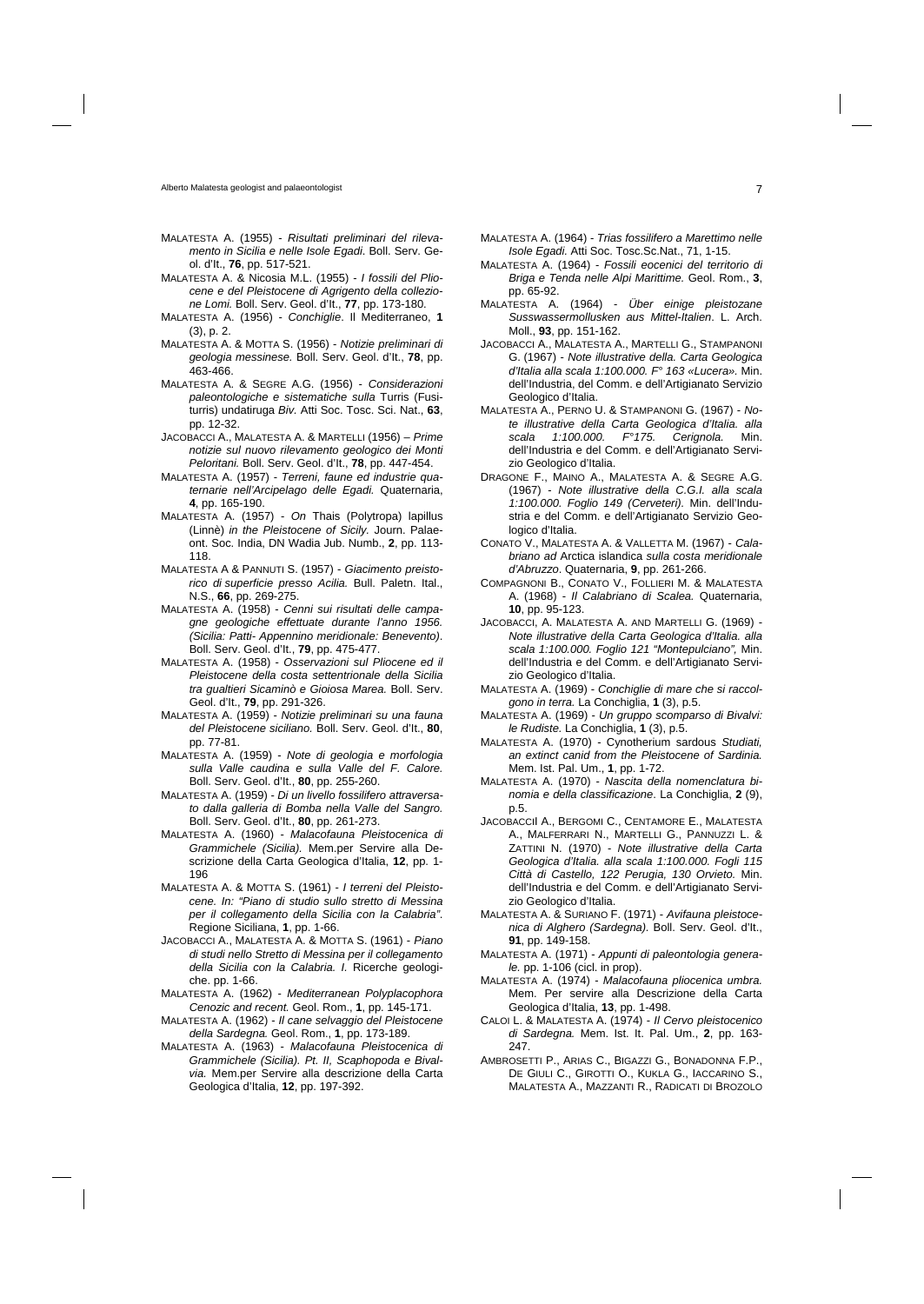F. & TREVISAN L. (1975) - *Guide Book.* Meeting of the INQUA. Pisa - Perugia - Tarquinia. March-April 1975, pp. 1-35.

- MALATESTA A. (1977) *The skeleton of* Nesolutra ichnusae *sp.n., a Quaternary otter discovered in Sardinia.* Geol. Rom., **16**, pp. 173-209.
- MALATESTA A. (1978) *On the genus* Cyrnaonix *Helbing, 1935 (Mustelidae, Lutrinae) and its type species.* Quaternaria, **20**, pp. 109-116.
- MALATESTA A. Ed. (1978) *Torre in Pietra-Roma.* Quaternaria, **20**, pp. 203-577.
- MALATESTA A. (1978) *La serie di Torre in Pietra nel Quadro del Pleistocene Romano.* Quaternaria, **20**, pp. 537-577.
- ANGELELLI F., CALOI L., MALATESTA A. & PALOMBO M.R. (1978) - *Fauna quaternaria di Venosa. Cenni preliminari.* Atti della XX riunione scientifica dell'Ist.It. di preistoria e protostoria in Basilicata. 16-20 ottobre 1976, pp. 133-140.
- MALATESTA A. (1980) *Dwarf deer and other Late Pleistocene fauna of the Simonelli cave in Crete*. Accademia, Nazionale dei Lincei, Quaderno **249**, pp. 1-128.
- CONATO V., ESU D., MALATESTA A. & ZARLENGA F. (1980) - *New data on the Pleistocene of Rome.* Quaternaria, **22**, pp. 131-176.
- GLIOZZI E. & MALATESTA A. (1980) T*he quaternary goat of Capo Figari (Northeastern Sardinia).* Geol. Rom., **19**, pp. 295-347.
- MALATESTA A. (1981) *Appunti di Paleontologia dei Vertebrati.* pp. 1-86 (cicl. in prop.).
- ANGELELLI F., GLIOZZI E. & MALATESTA A. (1982) *L'encefalo di* Nesogoral melonii *(DEHAUT), nemoredino quaternario della Sardegna.* Boll. Serv. Geol. d'It., **103**, pp. 35-52.
- GLIOZZI E. & MALATESTA A. (1982) *A Megacerine in the Pleistocene of Sicily*. Geol. Rom., **21**, pp. 311-395.
- MALATESTA A. & ZARLENGA F. (1982) *Nuovo giacimento con fauna ad Arctica nei dintorni di Roma.* Quad. Paleont. Strat. ed Evol., **2**, pp. 127-128.
- GLIOZZI E. & MALATESTA A. (1983) *I molluschi del Paleocene di Baixa Chinauanine nel Bacino del Rio Massintonto (Maputo-Mozambico).* Geol. Rom., **22**, pp. 85-145.
- GLIOZZI E., MALATESTA A. & PALOMBO M.R. (1984) *Upper Pleistocene small mammals associations from Is Oreris area (Inglesiente) SW Sardinia.* Geol. Rom., **23**, pp. 121-131.
- MALATESTA A. (1985) *Cause e meccanismi delle variazioni di taglia e delle modificazioni strutturali nei mammiferi quaternari delle isole mediterranee.*  Boll. Soc. Paleont. It., **24**, pp. 195-199.
- MALATESTA A. (1985) *Geologia e paleobiologia dell'era glaciale*. pp. 1-282 NIS Ed., Roma.
- BELLUOMINI G., MALATESTA A., BRANCA M. & SPANO (1985) - *Aminoacid recemization dating of Sardinian raised marine deposits.* Boll. Soc. Geol. It., **104**, pp. 223-229.
- MALATESTA A. & ZARLENGA F. (1985) *Il Quaternario di Pomezia (Roma) e la sua fauna marina.* Boll. Soc. Geol. It., **104**, pp. 503-514.
- GLIOZZI E., MALATESTA A. & ZARLENGA F. (1985) *Il Quaternario della Pianura Pontina.* In: "Progetto Laghi Costieri". Università degli Studi di Roma - Amm. Prov. di Latina.
- BELLUOMINI G., BRANCA M., DELITALA L., MALATESTA A. &

ZARLENGA F. (1986) - *Isoleucine epimerization ages of some Pleistocene sites near Roma.* Human Evol., **1**, pp. 1-5.

- MALATESTA A. & ZARLENGA F. (1986) *Evoluzione paleogeografico-strutturale plio-pleistocenica del basso bacino romano a Nord e a Sud del Tevere. (Sintesi preliminare).* Atti del 73° Congresso della Soc. Geol. It., pp. 47-50.
- GLIOZZI E., MALATESTA A., VENTURA G. & ZARLENGA F. (1986) - *Ambienti e comunità in malacofaune marine del Pleistocene inferiore della bassa campagna romana.* Atti del 73° Congresso della Soc. Geol. It., pp. 43-46.
- CASSOLI A., CORDA L., LODOLI C., MALATESTA A., MOLA-RONI M.V. & RUGGERI A. (1986) - *Il glacialismo quaternario del Gruppo Ocre-Velino-Sirente.* Atti del 73° Congresso della Soc. Geol. It. pp. 335- 338.
- CASSOLI A., CORDA L., LODOLI C., MALATESTA A., MOLA-RONI M.V. & RUGGERI A. (1986) - *Il glacialismo quaternario del Gruppo Ocre-Velino-Sirente.* Mem. Soc. Geol. It., **35**, pp. 855-867.
- MALATESTA A. & ZARLENGA F. (1986) *Evoluzione paleogeografico-strutturale plio-pleistocenica del basso bacino romano a Nord e a Sud del Tevere.* Mem. Soc. Geol. It., **35**, pp. 75-85.
- GLIOZZI E., MALATESTA A., VENTURA G. & ZARLENGA F. (1986) - *Ambienti e comunità in malacofaune marine del Pleistocene inferiore della bassa campagna romana.* Mem. Soc. Geol. It., pp. **35**, 87-97.
- CALOI L., GLIOZZI E., KOTSAKIS T., MALATESTA A. & PA-LOMBO M.R. (1986) - *Osservazioni sulla paleobiogeografia dei mammiferi del Pleistocene italiano.*  Hystrix, **1**: pp. 7-23, Roma.
- GLIOZZI E., MALATESTA A., PALOMBO M.R., (1986) *Upper Pleistocene Small Mammal Associations in the Is Oreris Area (Iglesiente, SW Sardinia).* Geol. Rom., **23** (1984), pp. 121-129.
- MALATESTA A. & ZARLENGA F. (1986) *Cicli trasgressivi medio pleistocenici sulle coste liguri e tirreniche.* Geol. Rom., **25**, pp. 1-8.
- MALATESTA A. & ZARLENGA F. (1986) *Northern Guest in the Pleistocene Mediterranean Sea.* Geol. Rom., **25**, pp. 91-154.
- WILLEMSEN G.F. & MALATESTA A. (1987) Megalenhydris barbaricina *sp.nov., a new otter from Sardinia.* Proceedings of the Koninklijke Nederlandse Akademie van Wetenschappen., **90**, pp. 83-92.
- CARBONI M.G., MALATESTA A. & ZARLENGA F. (1988) *Il Quaternario fra Praja a Mare e Scalea (Calabria Settentrionale)*. Atti 74° Congr. Soc. Geol. It., Settembre 1988, Sorrento, pp. B 80-85.
- CARBONI M.G., MALATESTA A. & ZARLENGA F. (1988) *Il Quaternario fra Praja a Mare e Scalea (Calabria Settentrionale).* Mem. Soc. Geol. It., **41**, pp. 645- 652.
- COMPAGNONI B., JACOBACCI A., MALATESTA A. & VAL-LETTA M. (1988) - *Carta Geologica d'Italia alla scala 1:50.000. F. 373-Cerveteri.* Serv. Geol. d'It.
- MALATESTA A. & ZARLENGA F. (1988) *Evidence of middle Pleistocene marine transgression along the Mediterranean coast.* Palaeogeogr., Palaeoclim., Palaeoecol., **68**, pp. 311-315.
- MALATESTA A. & WILLEMSEN G.F. (1988) Algarolutra *g.n., estabilshed for a fossil otter of the Sardinia*